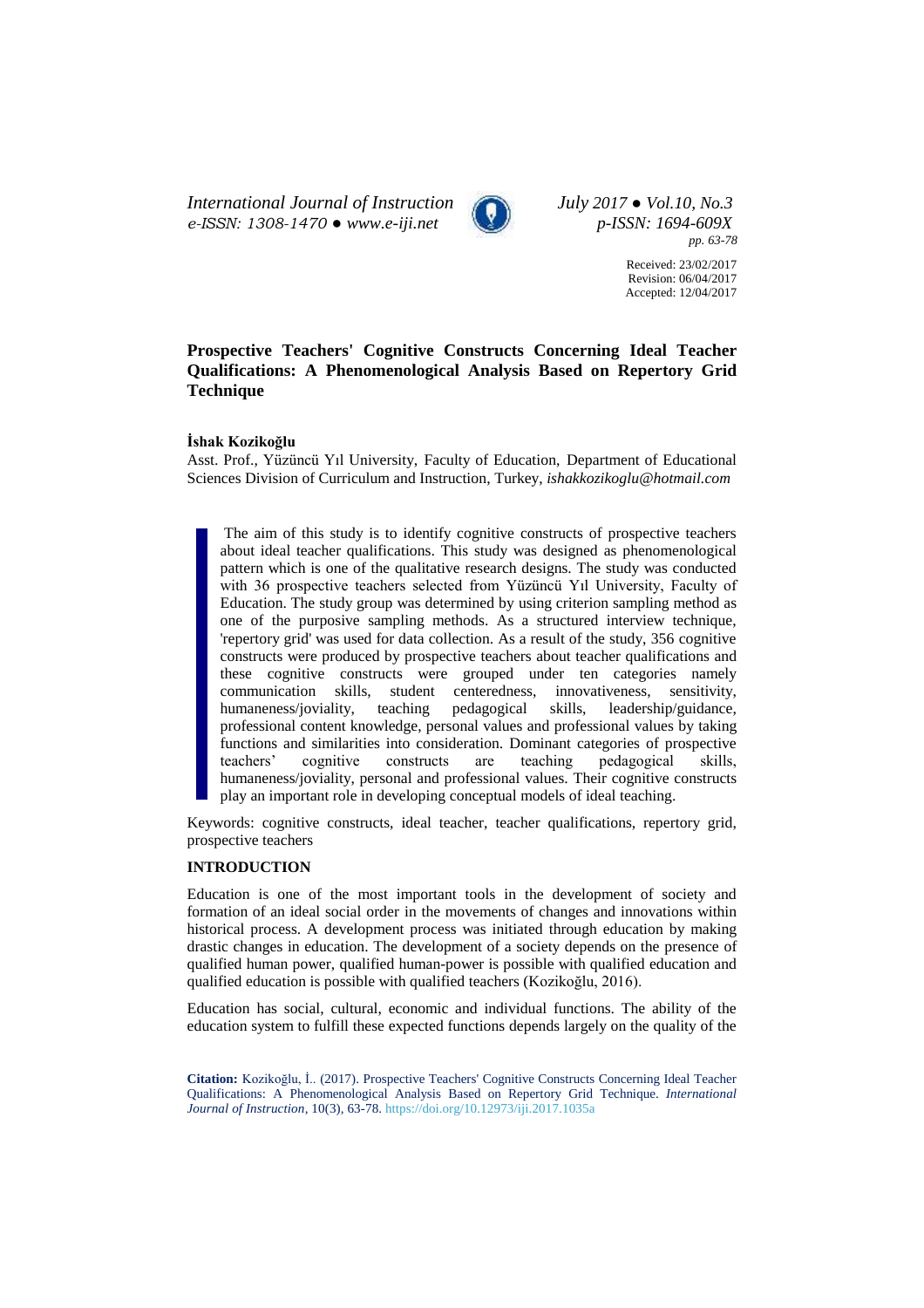teacher. Current teacher training practices and policies determine the quality of the teacher. Therefore, teachers should be trained with qualified and specific competencies in pre-service teacher education (Senemoğlu, 1990).

The concept of "quality" is defined as ability, competence or effectiveness. In business life, it is defined as the characteristics (knowledge, skills and attitudes) necessary for fulfilling a job (Karadağ, 2011). For centuries, it has been tried to find answers to the questions about who the teacher is, what characteristics he/she should have, how the teacher should be educated, and it is possible to reach thousands of studies both in Turkey and abroad (Senemoğlu, 2001). In order to have highly qualified teachers and teacher training programs, many countries around the world are creating their own teacher standards that are expected to be gained by teachers in pre-service teacher education (Köksal & Convery, 2013). Just as in the whole world, the qualities and competences that teachers should have in Turkey are constantly being discussed. Teacher training programs are constantly revised according to these qualifications and competences targeted to be gained by teachers (Şişman, 2011).

In Turkey, "General Competencies of Teaching Profession" were determined by the commissions carried out within the "General Directorate of Teacher Training and Education" in 2006. Within this framework; six main competencies, 31 subcompetencies and 233 performance indicators were determined. These main competencies are personal and professional values-professional development, student recognition, teaching and learning process, monitoring and evaluation of learningdevelopment, school-family and community relations, program and content knowledge (MEB, 2008). Teacher competence in teaching and learning is an important factor in determining the success of teaching. The competency of teachers in implementing learning activities has a direct impact on the active participation of learners in learning activities (Copriady, 2014). Actively incorporating learners into the classroom and enabling them to learn effectively requires teachers to have ideal qualifications (Sezer, 2016).

The concept of "ideal" is defined by the Turkish Language Association (2016) as "the one who collects all the superior qualities that the thoughts can design". Similarly, it is defined by Cambridge Advanced Learner's Dictionary (2017) as "perfect, best possible or a way of behaving that is of a very high standard". Ideal characteristics can be determined by the conditions of the present time, the interests, needs and expectations of the individual or the community (Aslan & Yakar, 2012). Societies pass through a complex, unplanned transformation process that affects our working conditions, our lifestyles and ways of learning. Such a change has a significant impact on schools which are the institutions that are responsible for educating individuals. Today's students have more information resources than even ten years ago thanks to information and communication technologies. This necessitates revision of the functions attached to the school and the teachers (World Bank, 2005). In this case, the ideal qualities that teachers should have must be developed continuously along with the evolving and changing society.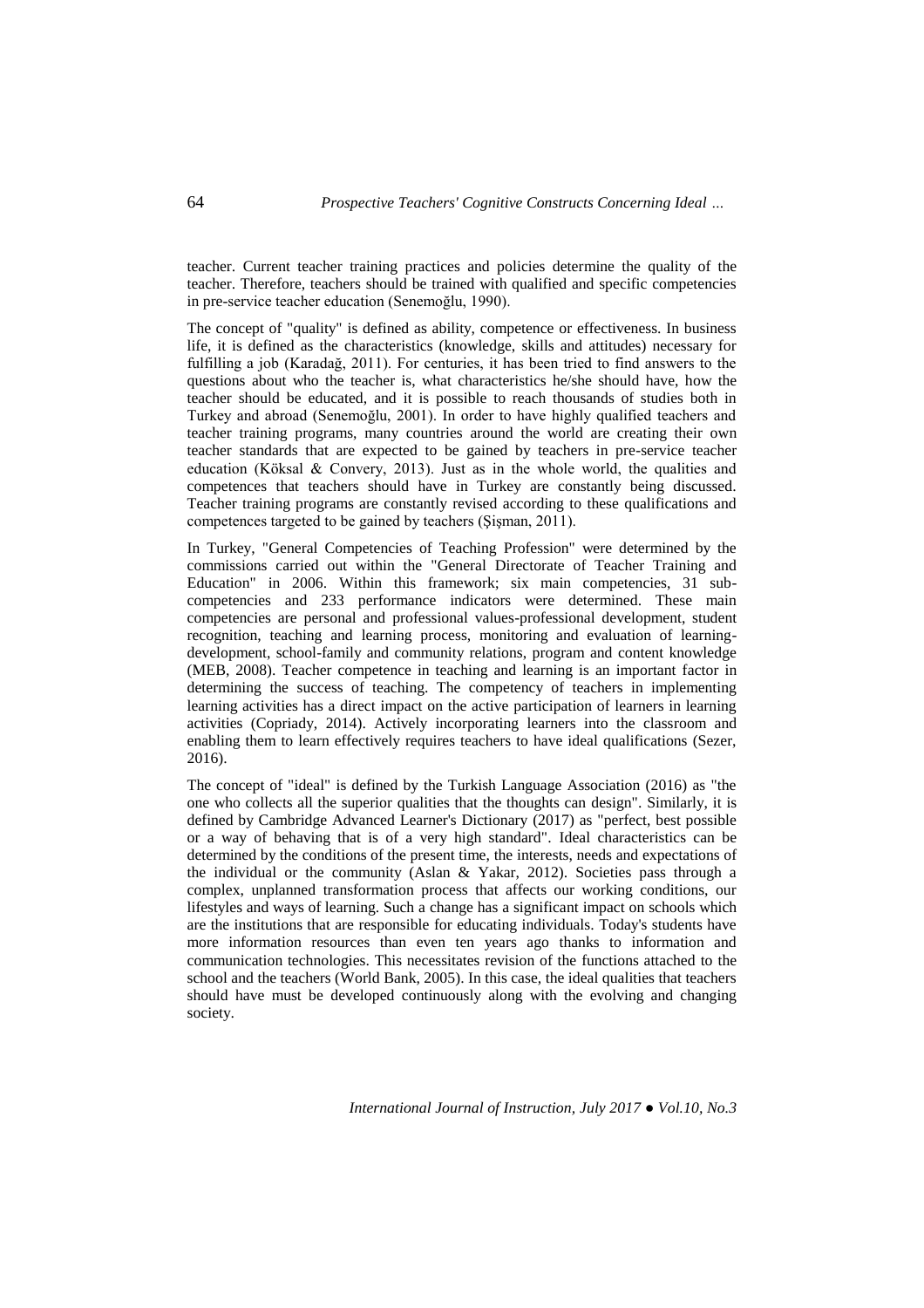As teachers work in a variety of ways with various kinds of requirements and standards for quality, they are defined as "ideal" for different reasons (Rusu, Şoitu, & Panaite, 2012). Educational philosophers proposed various images of the ideal teacher and these images revolved around teachers' basic values and qualifications such as artist in the use of knowledge (Plato), liberator (Freire), role model (Aristotle) etc. (Arnon & Reichel, 2007). To become an ideal teacher, apart from academic knowledge, a teacher should have emotional and moral values, deep sense of understanding, communication and interaction skills, sense of humor to create a lively classroom environment (Mohapatra, 2006). It can be said that a teacher has various responsibilities and requirements in order to be defined as 'ideal teacher' or 'good teacher'. An ideal teacher should be qualified in terms of personal, social and academic features.

As seen above, there are a number of features related to ideal teacher qualifications. It is important to determine the cognitive constructs of the stakeholders in the education concerning what these qualifications should be. In the literature; there are studies concerning school administrators' cognitive constructs related to teacher qualifications (Sezer, 2016), cognitive constructs of teacher candidates about instructors' qualifications (Aslan & Akar, 2012), teachers' cognitive constructs of elementary school principals' qualifications (Karadağ, 2011), teachers' cognitive constructs towards school counselors' qualifications (Tanhan, 2013). However, no study has been reached concerning determining cognitive constructs of prospective teachers for ideal teacher qualifications. Teachers are identified as 'ideal' for different reasons and students' perceptions towards ideal teacher qualifications play pivotal role in creating conceptual models of effective teaching (Rusu, Şoitu, & Panaite, 2012). In this case, it is important to determine cognitive constructs of the prospective teachers regarding ideal teacher qualifications. The aim of this study is to identify cognitive constructs of prospective teachers about ideal teacher qualifications. Their cognitive constructs play an important role in developing conceptual models of ideal teaching.

## **METHOD**

#### **Research Design**

This research is a qualitative study aimed at identifying cognitive constructs of prospective teachers about ideal teacher qualifications. In this study phenomenological design as one of the qualitative research designs was used. In phenomenological designs, intensive human experiences (Merriam & Tisdell, 2015) and perceptions of the individuals towards phenomena in which the individual is aware but cannot have an indepth understanding are determined (Yıldırım & Şimşek, 2011). This design is considered to be proper for the purpose of this study as cognitive constructs of prospective teachers about ideal teacher qualifications are found out through deep analysis.

# **Study Group**

The study group of this study consists of 36 prospective teachers in Yüzüncü Yıl University, Faculty of Education. In this study, as one of the purposive sampling methods, criterion sampling method was used. In criterion sampling method, the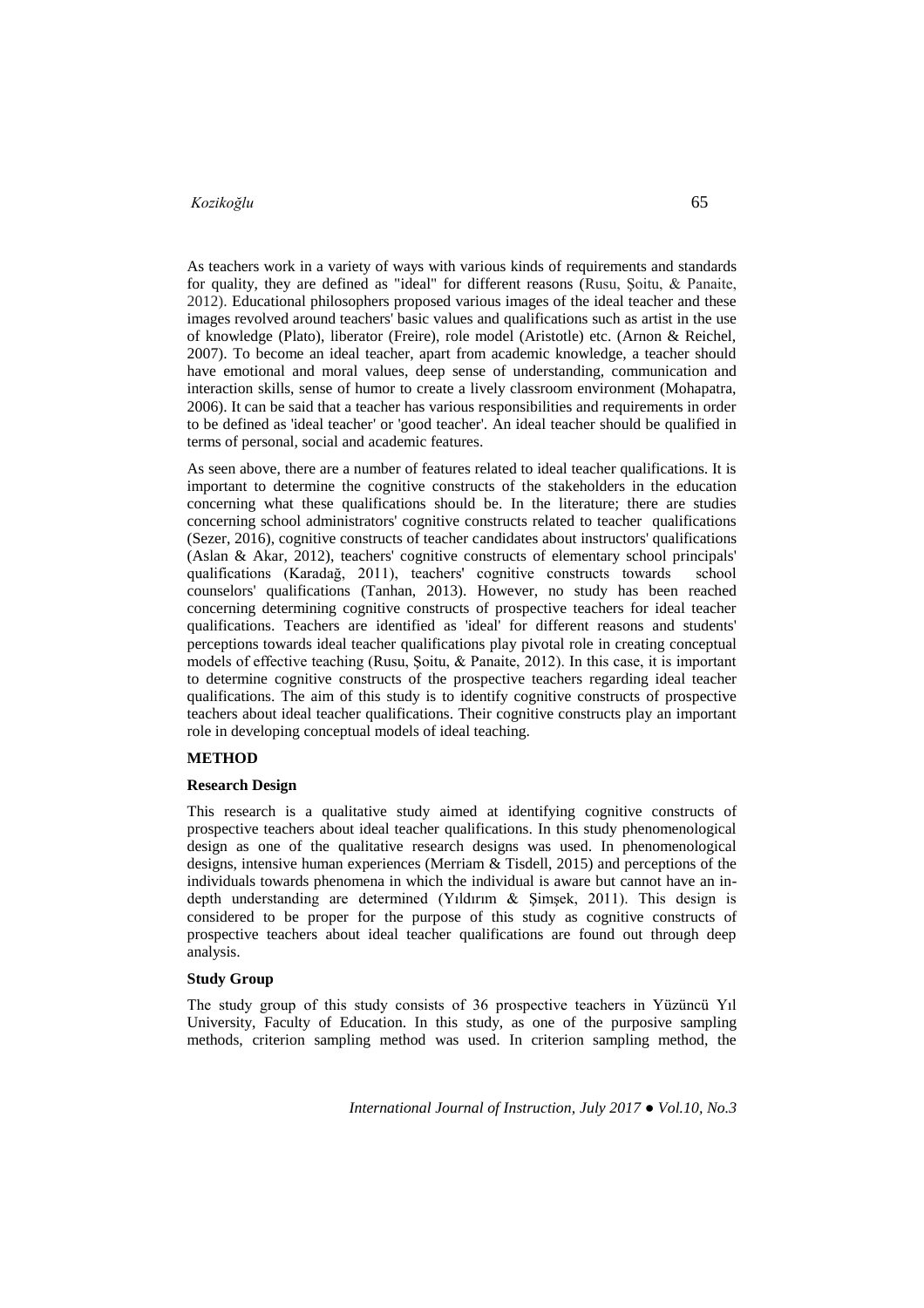criterion is determined for the sample and the units (individual, object, event etc.) meeting the criterion are included in the sample (Büyüköztürk et al, 2012, p. 91). Because of the nature and necessities of the study, the criterion was determined as "to have taken lessons from three teachers with ideal qualifications and three teachers with non-ideal qualifications throughout their education life". In this case, the study group was determined from prospective teachers meeting this criterion. Concerning demographic features of the participants, 14 (%39) of the prospective teachers are male, 22 (%61) of them are female. Five students were selected from each department that are history, biology, Turkish literature, art, mathematics, social sciences and six students were selected from department of foreign language education. Furthermore, six of the students are first grade, seven of them are second grade, nine of them are third grade and 14 of them are fourth grade students.

#### **Procedure**

The study was conducted in six stages namely, (*i)* definition of the phenomenon *(ii)*  preparing data collection tool *(iii)* data collection, *(iv)* data analysis, *(v)* providing validity and reliability of the study, and *(vi)* interpretation of the findings (Karadağ, 2011). These stages are explained in detail below:

*(i) Definition of the phenomenon:* In this stage, the phenomenon was defined and conceptual tools were created in order to compare and classify ideal teachers' qualifications.

*(ii) Preparing the data collection tool:* In this study, data were collected with "repertory grid technique" developed by Kelly (2003). This technique is based on structured interview technique in which insight is gained through the ways that the individual distinguishes between different elements by comparing them in group of three (Karapanos & Martens, 2008) and is a research tool that reveals individuals' underlying constructs that they use in order to interpret the events (Rogers  $\&$  Ryals, 2007). The repertory grid form used in this study is shown below in Table 1:

#### Table 1

|                    |         |       | Teacher |        |      |                             |                              |  |  |  |
|--------------------|---------|-------|---------|--------|------|-----------------------------|------------------------------|--|--|--|
| Non-Ideal<br>Ideal |         |       |         |        |      |                             |                              |  |  |  |
| <b>İshak</b>       | $4$ yse | Kenan | Ahnet   | Mehmet |      | <b>Cognitive Constructs</b> |                              |  |  |  |
|                    |         |       |         |        | Elif | (X) Ideal Qualifications    | (O) Non-Ideal Qualifications |  |  |  |
|                    | Λ       |       |         | Δ      |      |                             |                              |  |  |  |
|                    | Δ       |       |         |        | Δ    |                             |                              |  |  |  |

Repertory Grid Form Sample Used in This Study

 Imagine that the two teachers in each trio exhibit same qualification in a similar manner but third is different.

 Write your answer as two words, two parts of sentence or two identifications which separated by dashes (:).

Write your ideal qualifications under the pole (X), and the non-ideal qualifications under the pole (O).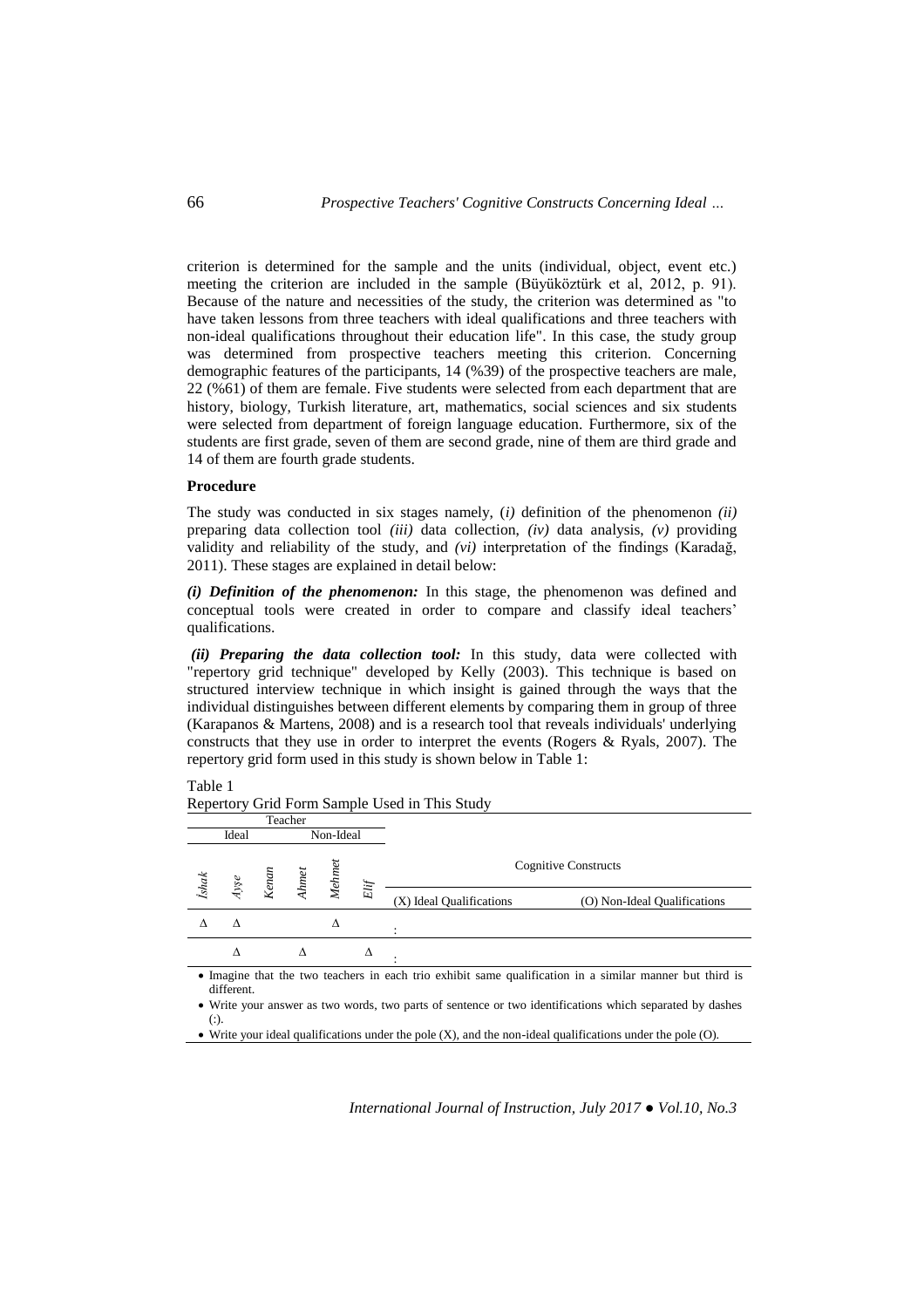*(iii)* **Data collection:** Data were collected by the researcher one by one. Each interview lasted about 25 minutes and conducted in four stages. In the first stage, the researcher asked the prospective teachers to think about three teachers having ideal teacher qualifications and three teachers having non-ideal teacher qualifications in their educational life. In the second stage, they were asked to place ideal and non-ideal teachers with their names or nicknames in the target sections of repertory grid form. In the third stage, they were asked to write ideal qualifications of the two teachers who are marked in three teachers and distinguishing them from the third teacher. In that case, 10 two-dimensional cognitive constructs were obtained from each participant. In the fourth stage, they were asked to score the cognitive constructs among 1-5 points in terms of the degree to which the teacher has target qualification. A sample repertory grid form filled by a prospective teacher is shown below in Table 2:



*A Sample Repertory Grid Form Filled by A Prospective Teacher*

|              |          | Teacher |      |                                          |           |                             |                              |  |  |  |
|--------------|----------|---------|------|------------------------------------------|-----------|-----------------------------|------------------------------|--|--|--|
|              | Ideal    |         |      | Non-Ideal                                |           |                             |                              |  |  |  |
| <b>İshak</b> | Ayşe     | Kenan   | hmet | $\begin{array}{c} Mehme\\ t \end{array}$ | Elif      | <b>Cognitive Constructs</b> |                              |  |  |  |
|              |          |         |      |                                          |           | (X) Ideal Qualifications    | (O) Non-Ideal Qualifications |  |  |  |
| 4Δ           | $4\land$ | 4       |      | 1 Л                                      |           | Fair                        | Not Fair                     |  |  |  |
|              | 5Δ       | 4       | 3Δ   |                                          | $2\Delta$ | Knowledgeable               | Not knowledgeable            |  |  |  |
|              | 4Λ       |         |      | lΛ                                       | 3         | Good communication          | Bad communication            |  |  |  |

*(iv)* **Data analysis:** In data analysis, descriptive analysis technique was used. Descriptive analysis consists of four stages forming a thematic framework and characterizing constructs, processing the data according to thematic framework, identification and interpretation of findings (Yıldırım  $\&$  Simsek, 2011, p.224). In this research, these stages were followed. Firstly, in order to form a thematic framework, cognitive constructs developed by prospective teachers were characterized in terms of similarities and common characteristics. Secondly, these cognitive constructs were grouped under categories based on common qualifications, then themes were created that can explain and group the data under certain categories. Thirdly, ideal cognitive constructs were identified under certain categories so that no construct was left out of analysis. Lastly, data were analyzed statistically. The scores of each cognitive construct given by prospective teachers were multiplied according to importance level. In order to determine importance level, the assumption of Gordon (1968) that is "the first produced cognitive constructs are ahead of those obtained later" was taken into consideration (Cited in Karadağ, 2011). So, the score of first produced cognitive construct was multiplied by 10, the score of last cognitive construct was multiplied by 1 and then a total score for each cognitive construct was obtained.

*(v)* **Providing validity and reliability of the study:** In this study, the consistency between coding made by two coders was checked to ensure reliability suggested by Miles and Huberman (1994). So, in order to ensure internal reliability (consistency), expert opinion was used to determine whether the cognitive constructs that are grouped under certain categories represent the target category, then number of agreements and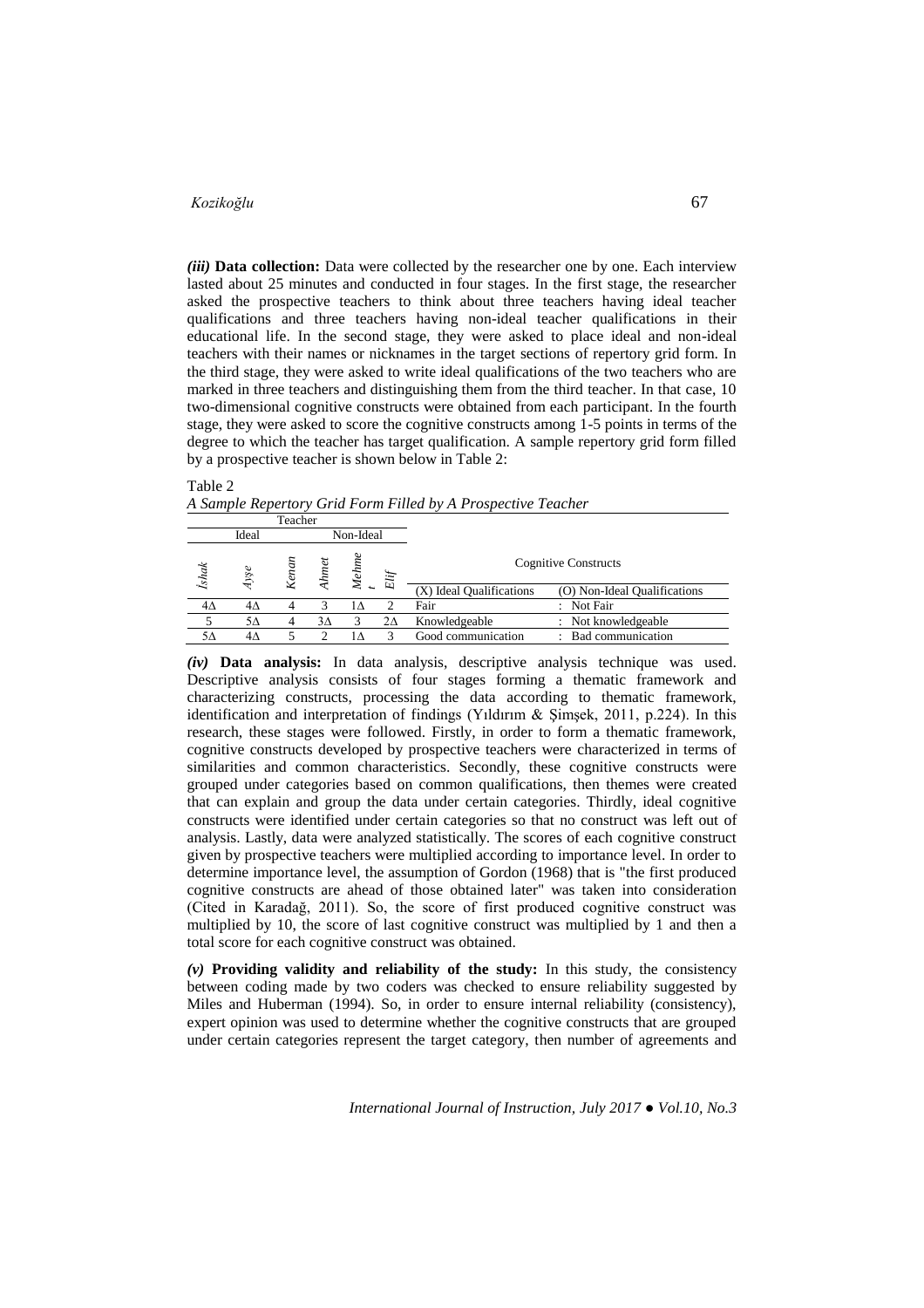disagreements were calculated by using the formula (reliability=number of agreements/total number of agreements + disagreements) suggested by Miles and Huberman (1994). As a result, it was concluded that intercoder correspondence between two coders was found 96 %. This is quite acceptable because interceder agreement is expected to be in 90 % range (Miles & Huberman, 1994, p.64). To ensure internal validity (credibility), the integrity and consistency of the findings were constantly reviewed by the researcher and the findings were supported by direct citations. In order to ensure external validity (transferability), all processes related to data collection tool, data collection and data analysis were described in detail so as to enable comparison for other researchers who will work on the same topic.

*(vi)* **Interpretation of the findings:** In the interpretation of the findings, cognitive constructs were grouped under categories and frequencies were determined. Then, cognitive constructs were identified in terms of similar qualifications under categories and organized in a way that will interpret the relationships of themes or the concepts with each other.

## **FINDINGS**

 $\overline{a}$ 

Data analysis results explain that 356 cognitive constructs were produced by prospective teachers about teacher qualifications. These cognitive constructs were analyzed and grouped under ten categories by taking functions and similarities into consideration. These cognitive construct categories and dominant cognitive constructs under each category are summarized below:

 *Communication skills:* This category consists of 39 cognitive constructs. According to importance level, three dominant cognitive constructs concerning 'communication skills' are namely; 1) *effective communication* [17, 190]<sup>1</sup>, 2) *openness to communication* [10, 190], 3) *effective speech* [4, 190].

 *Student centeredness:* This category consists of 32 cognitive constructs. According to importance level, three dominant cognitive constructs concerning 'student centeredness' are namely; 1) *being interested towards students* [13, 190], 2) *dealing with students individually* [1, 170], 3) *dealing with students' problems* [21, 162].

 *Innovativeness:* This category consists of 7 cognitive constructs. According to importance level, three dominant cognitive constructs concerning 'innovativeness' are namely; 1) *openness to innovations* [36, 190], 2) *self-improvement* [14, 180], 3) *innovator* [14, 105].

 *Sensitivity:* This category consists of 17 cognitive constructs. According to importance level, three dominant cognitive constructs concerning 'sensitivity' are namely; 1) *understanding/considerate* [15, 190], 2) *understanding/considerate* [12, 160], 3) *considerate* [3, 166].

 $<sup>1</sup>$  The first number in the parentheses refers to code number of the prospective teacher; the second number in</sup> the parentheses refers to importance level of the cognitive construct.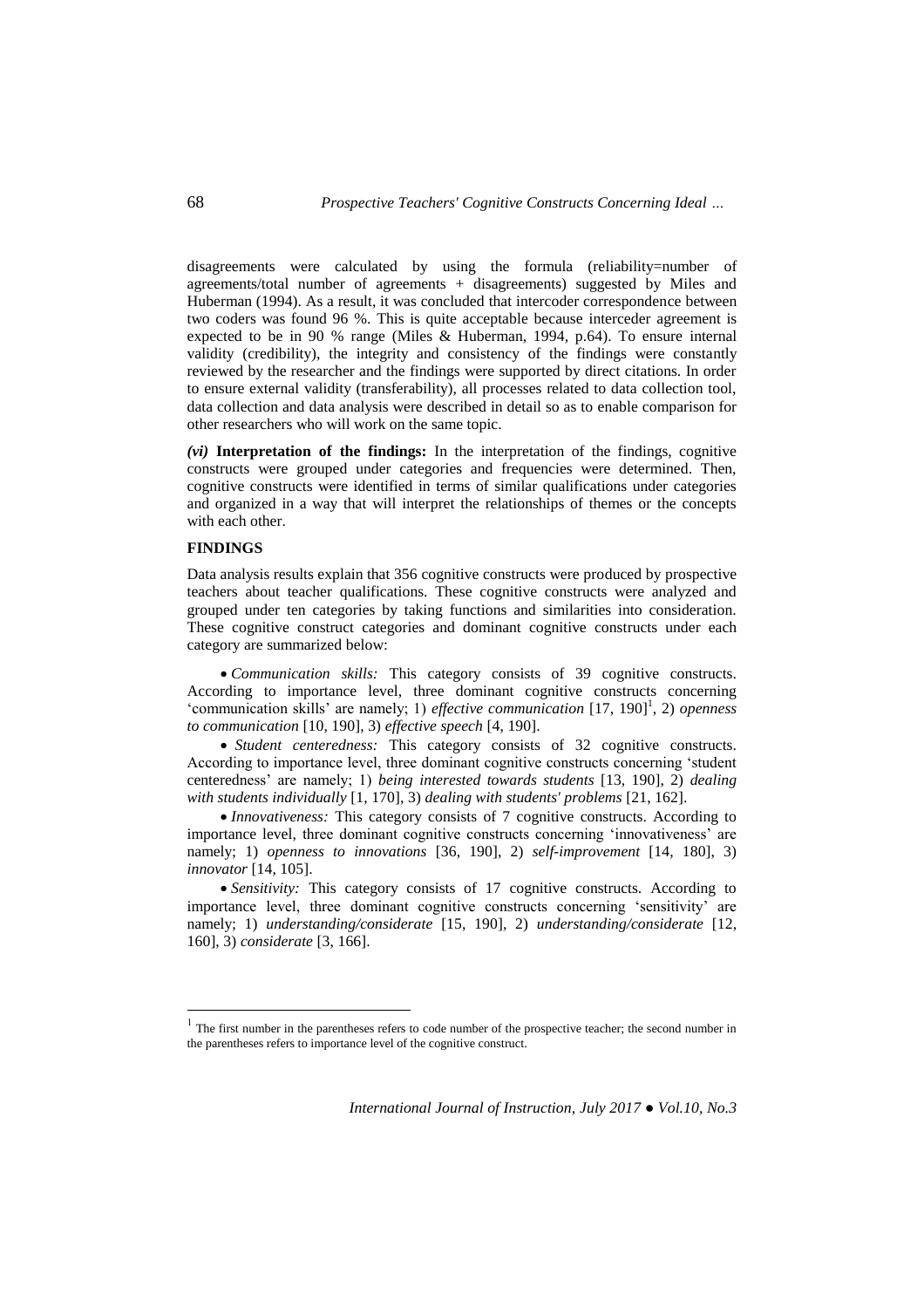*Humaneness/Joviality:* This category consists of 58 cognitive constructs. According to importance level, three dominant cognitive constructs concerning 'humaneness/joviality' are namely; *1) good-humored [12, 190], 2) good-humored [11, 180], 3) good-humored [16, 180].*

 *Teaching pedagogical skills:* This category consists of 75 cognitive constructs. According to importance level, three dominant cognitive constructs concerning 'teaching pedagogical skills' are namely; 1) *being able to transfer knowledge* [6, 220], 2) *being able to enrich the subject* [7, 190], 3) *planning* [26, 190].

 *Leadership/Guidance:* This category consists of 20 cognitive constructs. According to importance level, three dominant cognitive constructs concerning 'leadership/guidance' are namely; 1) *guide* [18, 200], 2) *guide* [5, 190], 3) *model* [3, 180].

 *Professional content knowledge:* This category consists of 28 cognitive constructs. According to importance level, three dominant cognitive constructs concerning 'professional content knowledge' are namely; 1) k*nowledgeable* [21, 200], 2) *content knowledge* [8, 190], 3) *knowledgeable in the field* [32, 184].

 *Personal values:* This category consists of 41 cognitive constructs. According to importance level, three dominant cognitive constructs concerning 'personal values' are namely; 1) *self-reliant* [25, 180], 2) *self-controlled* [17, 180], 3) *self-controlled* [18, 168].

 *Professional values:* This category consists of 39 cognitive constructs. According to importance level, three dominant cognitive constructs concerning 'professional values' are namely; 1) *fair* [35, 170], 2) *idealist* [32, 168], 3) *having responsibility* [21, 153].

The importance level of cognitive constructs was calculated by multiplying the scores of each cognitive construct given by prospective teachers with descending numbers, respectively "from 10 to 1". Then, the scores of cognitive constructs in each category were summed up one by one. The results concerning importance level of cognitive construct categories are presented in Table 3: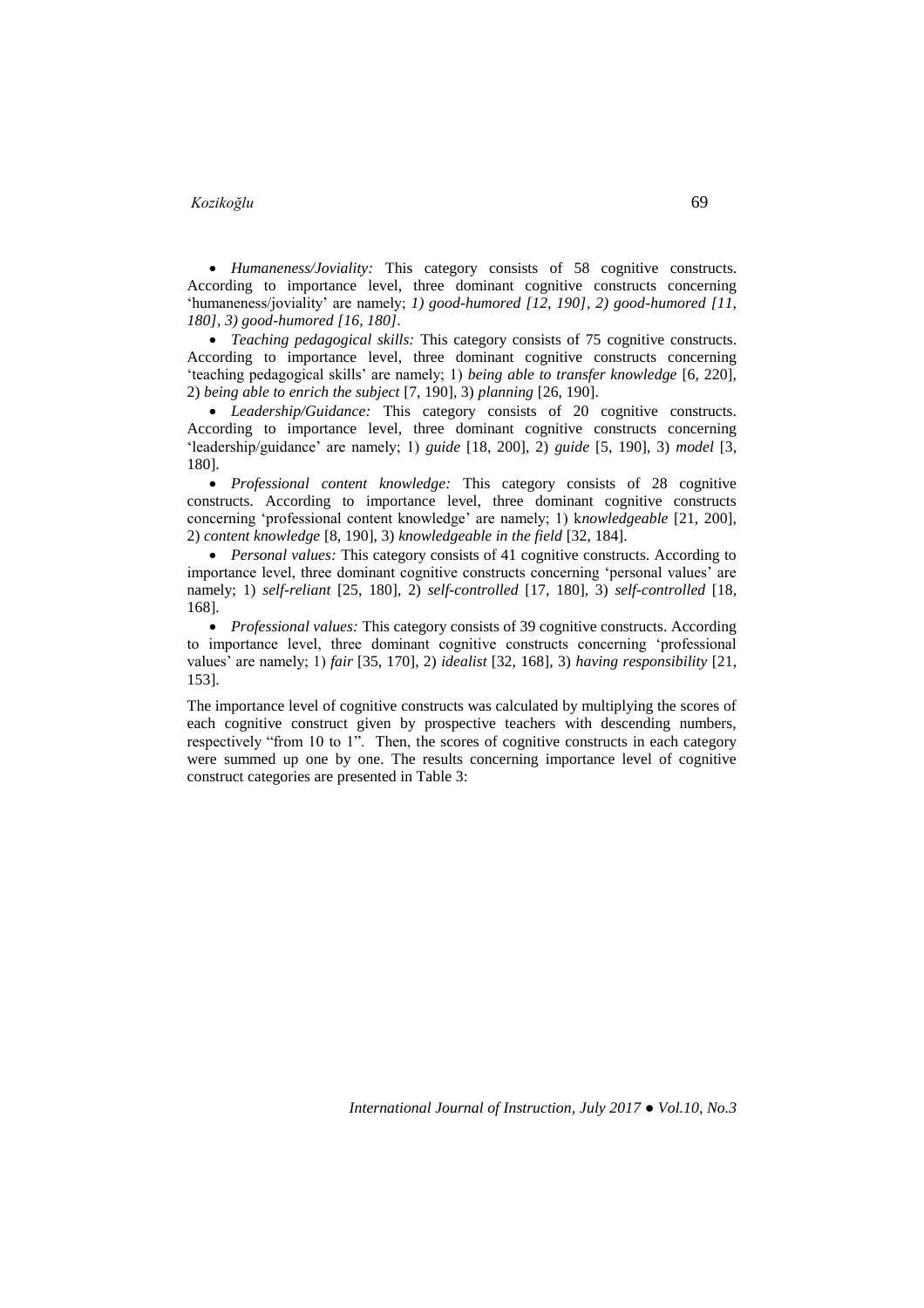|                      |                           |                          |                     |                  |                       |                               |                       |                                    |                    |                          |                             |                         |                          |                       |               |                     |                               |                          | Professional content lenowindge |                    |                          |
|----------------------|---------------------------|--------------------------|---------------------|------------------|-----------------------|-------------------------------|-----------------------|------------------------------------|--------------------|--------------------------|-----------------------------|-------------------------|--------------------------|-----------------------|---------------|---------------------|-------------------------------|--------------------------|---------------------------------|--------------------|--------------------------|
| Prospective Teachers | Communication skills<br>ă | Student outtendness<br>Ń | Importiveness<br>ŵ, | Sergitivity<br>÷ | Humanussforithy<br>Ŵ, | Tachingpolagogial skills<br>ø | 7. Leidership Guidmon | 8- Professional content lenowindge | 9. Personal values | 10 - Professional values | <b>Prospective Teachers</b> | 1- Communication skills | Student ontenedress<br>å | Incorativeness<br>eh, | 4 Sergitivity | 5 Humanassilovinity | Tachingpolagogial skills<br>ø | Leadership Guidance<br>Ŕ | øb.                             | 9. Personal values | 10 - Professional values |
|                      | 108                       | 170                      |                     |                  | 45                    | 510                           | 75                    |                                    | 32                 |                          | 20                          | 104                     |                          |                       | 90            | 68                  | 152                           | 285                      | 180                             |                    | $\overline{168}$         |
| $\overline{2}$       | 105                       | 30                       |                     | 225              |                       | 390                           | 75                    |                                    |                    |                          | 21                          |                         | 184                      |                       |               |                     | 330                           |                          | 218                             |                    | 367                      |
| 3                    |                           | 160                      | 60                  | 166              | 95                    | 144                           | 180                   |                                    | 240                | 46                       | 22                          | 153                     |                          |                       | 20            | 40                  | 266                           |                          | 331                             |                    | 116                      |
| 4                    | 190                       |                          |                     |                  | 36                    | 144                           | 115                   | 496                                | 80                 |                          | 23                          | 104                     | 54                       |                       |               | 268                 | 484                           |                          | 90                              | 18                 |                          |
| 5                    | 102                       |                          |                     |                  |                       | 183                           | 190                   | 279                                | 130                | 90                       | 24                          |                         | 170                      |                       |               | 166                 | 321                           | 216                      |                                 |                    | 168                      |
| 6                    | 378                       | 112                      | 32                  |                  |                       | 375                           | 108                   |                                    |                    | 66                       | 25                          |                         | 45                       |                       |               | 24                  | 170                           | 112                      |                                 | 316                | 32                       |
| 7                    | 20                        | 120                      |                     |                  |                       | 528                           |                       | 258                                | 32                 | 48                       | 26                          |                         | 292                      |                       |               |                     | 208                           | 165                      | 171                             | 72                 | 136                      |
| 8                    | 20                        |                          |                     | 152<br>54        | 180<br>196            | 114                           |                       | 190                                | 240                | 119                      | 27                          | 255<br>48               | 112                      |                       | 34<br>258     | 68                  | 409<br>350                    |                          | 160                             |                    |                          |
| 9<br>10              | 114<br>310                | 280                      | 54                  |                  | 463                   | 23<br>32                      |                       | 84                                 | 20                 | 144<br>176               | 28<br>29                    |                         | 129<br>158               |                       | 146           | 306                 | 173                           |                          | 153                             | 144                |                          |
| $_{\rm n}$           | 253                       | 54                       |                     |                  | 440                   | 34                            |                       |                                    | 23                 | 164                      | 30                          |                         |                          |                       | 88            | 268                 | 234                           | G                        | 204                             | 190                |                          |
| 12                   | 194                       | 204                      |                     | 160              | 352                   | 38                            |                       |                                    | 114                | 20                       | 31                          |                         | 298                      |                       |               | 307                 | 225                           | 32                       |                                 |                    |                          |
| 13                   | 126                       |                          |                     |                  | 238                   | 126                           |                       | 20                                 | 141                | 226                      | 32                          |                         |                          |                       | 112           | 255                 | 108                           |                          | 184                             | 250                | 45                       |
| 14                   | 160                       |                          | 304                 |                  | 152                   |                               |                       |                                    | 251                | 64                       | 33                          |                         |                          |                       |               | 260                 | 250                           |                          | 171                             | 169                | 94                       |
| 15                   |                           |                          |                     | 190              | 362                   | 36                            |                       |                                    | 204                | 146                      | 34                          | 136                     | 179                      | 102                   |               | 198                 |                               | 36                       |                                 | 154                | 170                      |
| 16                   | 153                       |                          |                     |                  | 214                   | 248                           | 175                   |                                    | 20                 |                          | 35                          |                         | 75                       |                       |               | 120                 | 240                           | 15                       | 54                              | 32                 | 343                      |
| 17                   | 316                       | 15                       | 120                 |                  |                       | 182                           |                       |                                    | 264                | 60                       | 36                          | 40                      |                          | 190                   |               | 190                 | 314                           |                          |                                 | 108                | 126                      |
| 18                   | 88                        | 36                       |                     |                  | 88                    |                               | 352                   | 154                                | 426                |                          | Total                       | 3833                    | 2877                     | 862                   | 1740          | 5500                | 7837                          | 2104                     | 3307                            | 3907               | 3261                     |
| 19                   | 356                       |                          |                     | 54               |                       | 496                           |                       |                                    |                    | 127                      | Mean                        | 159.7                   | 137.0                    | 123.1                 | 1249          | 222.2               | 237,5                         | 137.1                    | 1887                            | 1557               | 130.4                    |

Table 3 Distribution of Cognitive Construct Categories In Terms Of Importance Level

In Table 3, the obtained scores were analyzed in two different ways. Firstly, the scores of each prospective teacher's cognitive construct categories were analyzed and shown on each line. Secondly, cognitive construct categories were shown in grey on each line as the main cognitive construct category for each prospective teacher. Considering the cognitive construct categories' importance level, the first three cognitive construct categories are; (1) *humaneness/joviality* [η=11, %30,5], (2) *teaching pedagogical skills* [η=10, %27,7], and (3) *personal values* [η=4, %11,1], respectively.

In the last two lines of the Table 3, total and mean scores for each cognitive construct category were analyzed and these scores represent the importance level of each cognitive construct category. According to total scores of cognitive construct categories, the first three cognitive construct categories are; (1) *teaching pedagogical skills* [total=7837], (2) *humaneness/joviality* [total=5599], and (3) *personal values* [total=3892], respectively. On the other hand, considering mean scores of cognitive construct categories, the first three cognitive construct categories are; (1) *teaching pedagogical skills* [*X*=237,5], (2) *humaneness/joviality* [*X*=222,2], and (3) *professional content knowledge* [*X*=188,7], respectively. Furthermore, the frequencies and percentages of participants in each cognitive construct category are presented in Table 4: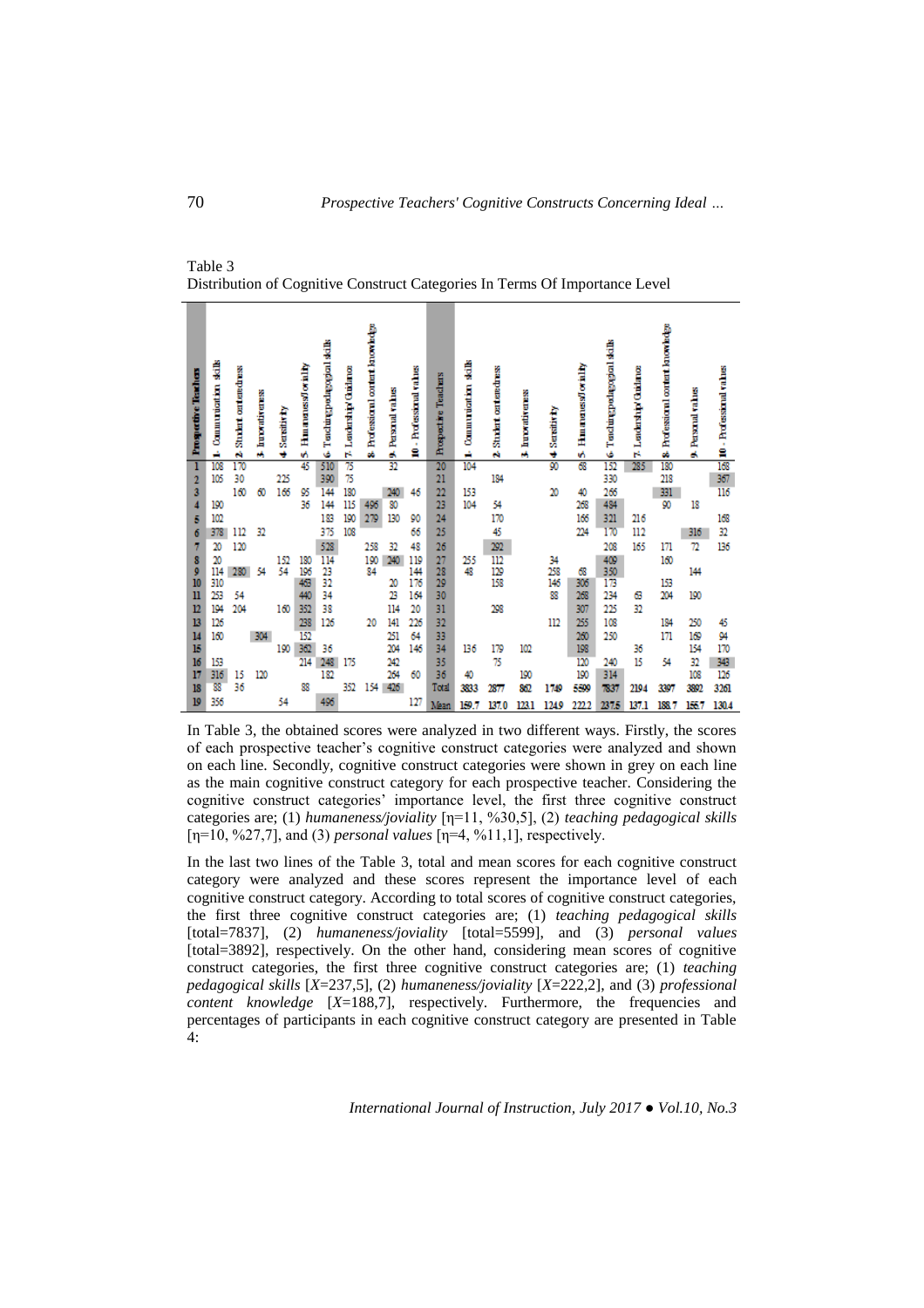Table 4 The Number of Participants in Each Cognitive Construct Categories



According to Table 4, concerning the number of participants in each cognitive construct category, the first four construct categories are; *teaching pedagogical skills* [η=33, %15,7], *humaneness/joviality* [η=27, %12,9], and *personal- professional values* [η=25, %11,9], respectively. On the other hand, the last three cognitive construct categories are; *innovativeness* [η=7, %3,3], *sensitivity* [η=14, %6,6], and *leadership/guidance* [η=16, %7,6], respectively

### **CONCLUSION, DISCUSSION and SUGGESTIONS**

Teachers have a crucial role in educational process. Throughout school life, a student meets a variety of teachers. Each student will have his/her "ideal" type of teacher and has preferences for ideal teacher qualifications (Rusu, Şoitu, & Panaite, 2012). In this study, it was aimed to identify cognitive constructs of prospective teachers about ideal teacher qualifications. In accordance with this purpose, the study was conducted with 36 prospective teachers by using repertory grid technique. As a result, 356 cognitive constructs were produced by prospective teachers about ideal teacher qualifications and these cognitive constructs were grouped under ten categories namely communication skills, student centeredness, innovativeness, sensitivity, humaneness/joviality, teaching pedagogical skills, leadership/guidance, professional content knowledge, personal values and professional values. Concerning these categories, it can be said that prospective teachers create various qualifications about ideal teacher. These qualifications show consistency with "General Competencies of Teaching Profession" in Turkey that are personal and professional values-professional development, student recognition, teaching and learning process, monitoring and evaluation of learningdevelopment, school-family and community relations, program and content knowledge. Apart from these competencies, it is seen that prospective teachers give importance to effective teacher-student interaction such as communication skills, student centeredness,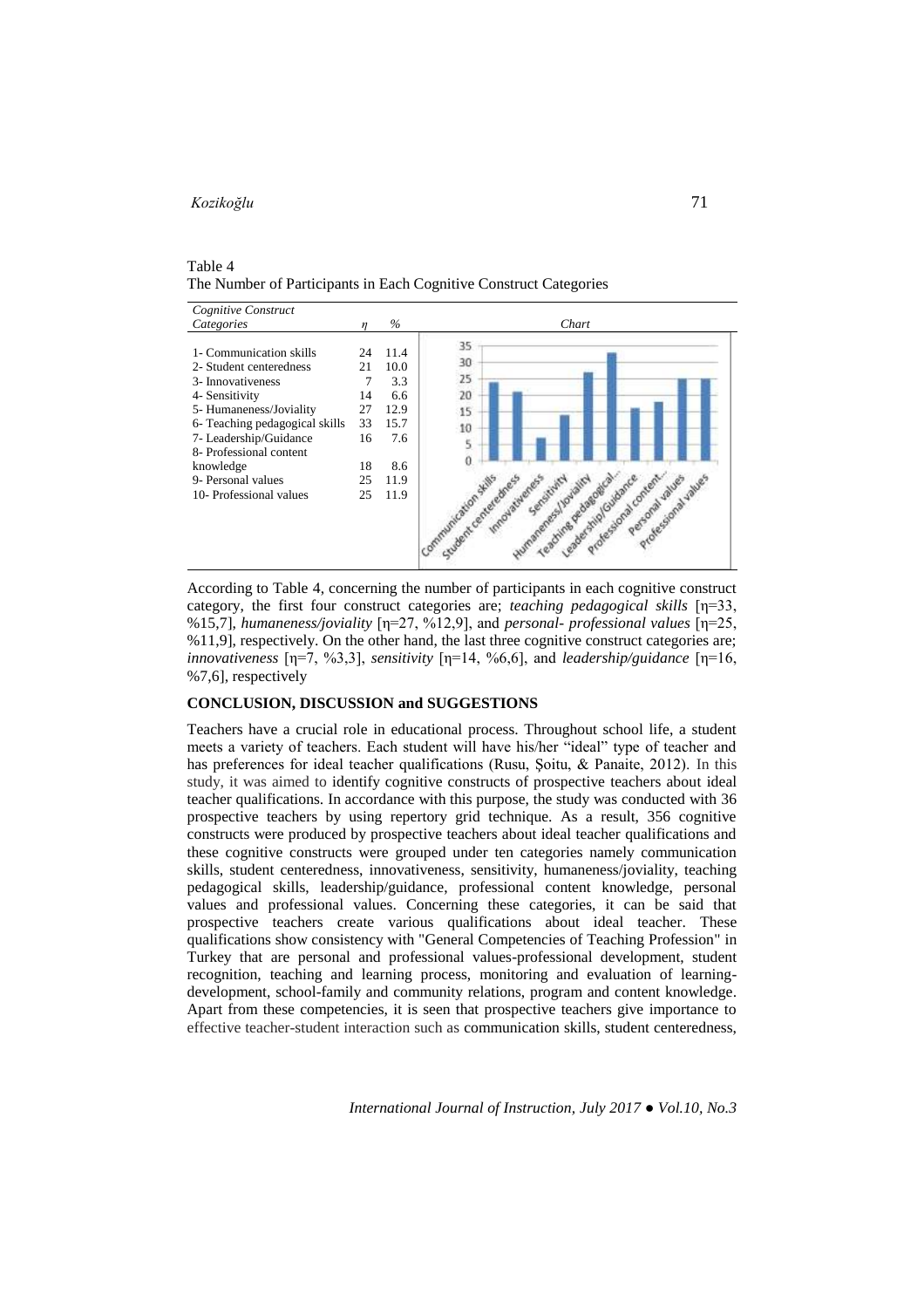sensitivity, humaneness/joviality in terms of ideal teacher qualifications. This multidimensionality can be explained by the fact that the individual's cognitive constructs are shaped through the addition of new information from the external environment to the existing knowledge and therefore changing the individual's existing knowledge, behaviors and cognitive schemas (Glass & Holyoak, 1986; Kelly, 2003). Furthermore, it is stated that cognitive constructs are closely related to individual experiences (Karadağ, 2011). As the students are at different grade levels, they differ in educational experiences and types of teachers they met during their educational life, it can be said that prospective teachers' cognitive constructs are influenced by their individual experiences and their learning/knowledge resulting from their interaction with the external environment.

In this study, it is seen that some cognitive constructs are repeated frequently and these constructs can be ordered as good or effective communication, valuing students, understanding/considerate, good-humored, teaching the lesson effectively or well, classroom management, being guide, knowledgeable, patient, reliable, fair, having responsibility etc. In general, these qualifications require deep sense of understanding and effective teacher-student interaction. The importance of a healthy interpersonal teacher-student interaction, deep sense of understanding and humor are emphasized in many studies in the literature (Arnon & Richel, 2007; Blishen, 1969; Çetin, 2001; Doyran, 2000; Kubovi, 1992; Rogers, 2006; Rusu, Şoitu, & Panaite, 2012; Taşkafa, 1989; Telli, Brok, & Çakıroğlu, 2008; YÖK, 1998). Therefore, it can be concluded that students produce ideal teacher characteristics as forming a friendly and lively environment, establishing good relationships with students, having deep sense of understanding as well as professional and content knowledge.

In this study, cognitive constructs produced by prospective teachers and their scores in terms of importance level were analyzed in different ways. As a result of these analyses, it is seen that parallel results were found. Considering the cognitive construct categories' importance level, it was concluded that the first three cognitive construct categories are *humaneness/joviality, teaching pedagogical skills* and *personal values*, respectively. Similarly, considering total scores of cognitive construct categories, it was found that the first three cognitive construct categories are *teaching pedagogical skills, humaneness/joviality* and *personal values*, respectively. On the other hand, considering mean scores of cognitive construct categories, it was found that the first three cognitive construct categories are *teaching pedagogical skills, humaneness/joviality* and *professional content knowledge*, respectively. Concerning the number of participants in each cognitive construct category, it was found that the first four construct categories are *teaching pedagogical skills*, *humaneness/joviality* and *personal- professional values*, respectively. On the other hand, it was concluded that the last three cognitive construct categories are *innovativeness*, *sensitivity* and *leadership/guidance*, respectively. In accordance with the results of these analyses, it can be concluded that ideal teachers should have qualifications such as humaneness, joviality and personal values as well as professional knowledge (content knowledge and pedagogical skills). These results are consistent with the results of previous studies in the literature.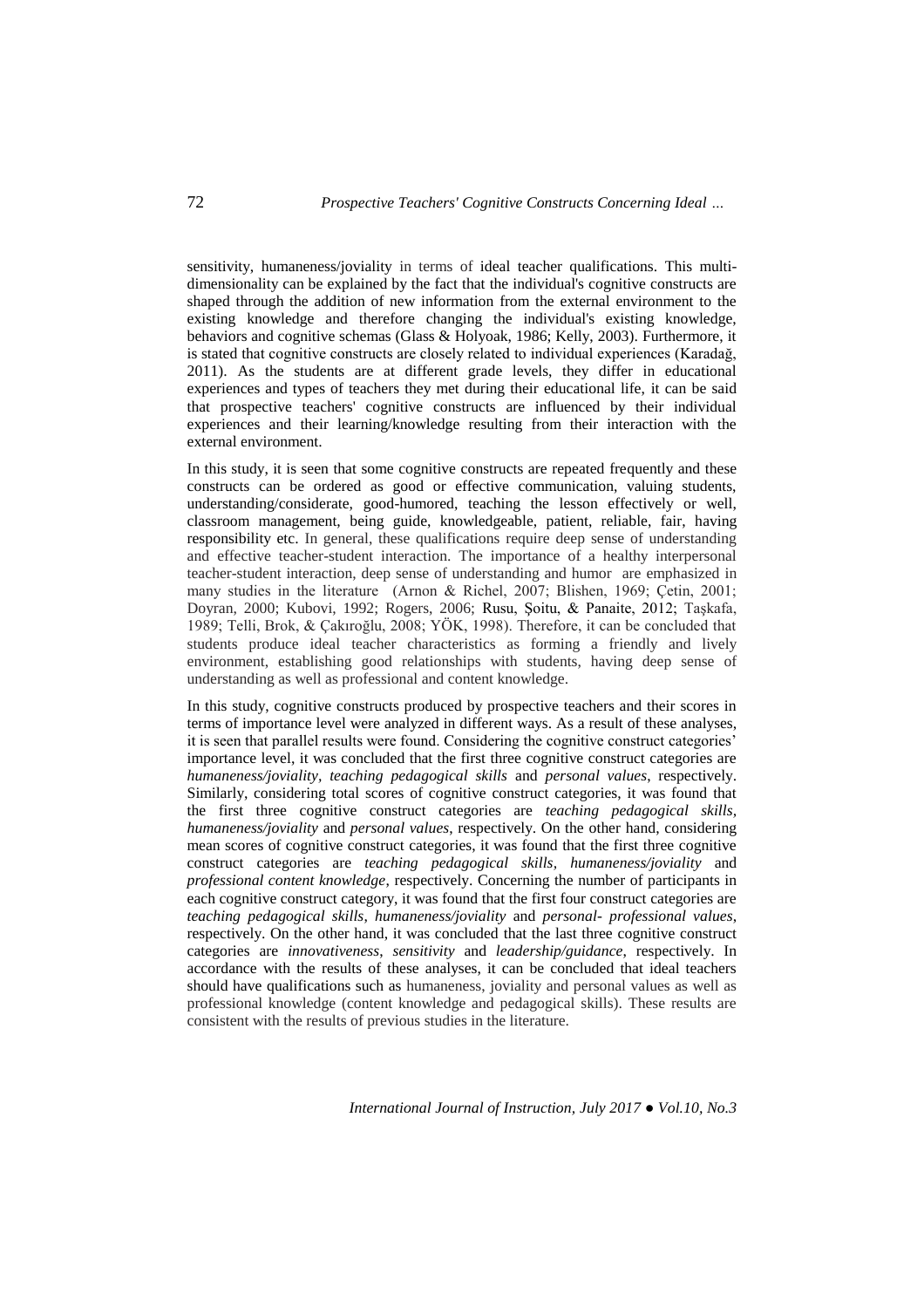Most of the research results concerning characteristics of good teacher emphasized two important features of ideal teacher that are professional knowledge (content knowledge and pedagogical skills) and suitable personality (Arnon & Reichel, 2007). In the study conducted by Musgrove and Taylor (1972), it was found that pupils' expectations from ideal teachers were appropriate personality, classroom management, using effective teaching methods, proper behaviors in the class and organization skills. Similarly, in the study conducted by Blishen (1969), it was found that students desire teachers to be understanding, patient, interested, polite, forming good communication with students, valuing students etc. In the study conducted by Rusu, Şoitu and Panaite (2012), it was found that university students prioritize relational competencies of an ideal teacher and a good student-teacher communication. Kubovi (1992) found that students want teachers to have features such as caring for individual differences, dealing with students, caring for students and being respectful. Furthermore, in the study conducted by Sezer (2016), it was found that school administrators give more priority to the personal characteristics and professional competency of the ideal teachers. Concerning the results of these studies above and the results in this study, it can be concluded that teacher's personality, humanistic approach towards students, professional knowledge and skills are key elements in being perceived as ideal teacher by the students.

Concerning students' images of ideal teacher qualities, teachers' personalities, professional knowledge and their empathic and humane attitude towards their students are critical elements (Arnon & Reichel, 2007; Lai, 2005). Teacher's personality such as good-humor, empathy, understanding etc. and proper organization of the lesson are suggested as two important factors of a good teaching (Willingham, 2009). For an qualified teacher, academic knowledge is not the only requirement. Apart from knowledgeable information, an ideal teacher should have emotional and moral values. That is to say, he/she should have sense of humor, deep sense of understanding, communication skills, effective interaction with the students (Mohapatra, 2006).

It can be concluded that, concerning ideal teacher qualifications, students or prospective teachers give great importance to the personality such as humaneness, joviality and personal values as well as professional knowledge (content knowledge and pedagogical skills). It can be considered that changing paradigms in education, educational philosophies and arguments on contemporary education are influential on these results. Ideal teacher qualifications of prospective teachers may be shaped by the conditions of the present time and expectations of the individual or the community. While teacher was seen as authoritarian and the only source of knowledge in traditional education theories and educational philosophies, the role of teacher in modern education and contemporary educational philosophies is seen as a guide and consultant. In this case, teachers' emphasizing the personal and humanistic characteristics of the ideal teacher or good teacher and giving importance to the ethical and social aspects of the teacher are consistent with modern education and contemporary educational philosophies.

Teaching in contemporary schools requires establishing relationships with various students with different backgrounds, needs, interests and expectations. Then, it is crucial for teachers to have ideal qualifications for an effective learning (Sezer, 2016). In this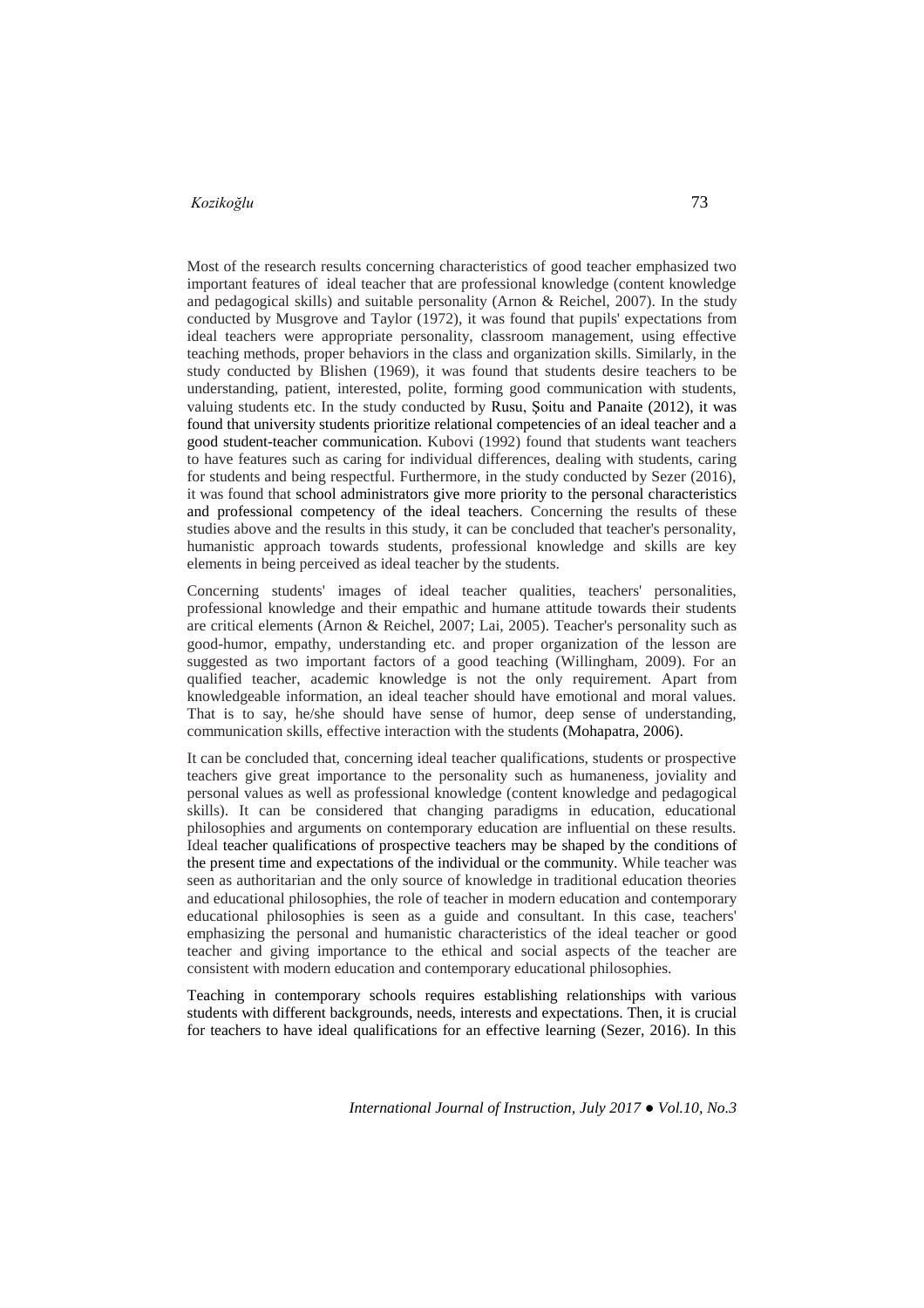study, prospective teachers' cognitive constructs about ideal teacher qualifications were determined. In accordance with the results of this study, it is suggested that there should be selective courses in teacher training programs in order to develop prospective teachers' personality, personal values and teaching pedagogical skills. In pre-service teacher education; a warm, lively and interactive environment should be created in the classroom so that prospective teachers can develop their sense of understanding, humor and communication skills. Furthermore, repertory grid technique can be suggested for the researchers especially in educational sciences as this technique can provide them to determine cognitive constructs of individuals on distinctive educational issues.

# **REFERENCES**

Arnon, S., & Reichel, N. (2007) Who is the ideal teacher? Am I? Similarity and difference in perception of students of education regarding the qualities of a good teacher and of their own qualities as teachers. *Teachers and Teaching, 13*(5), 441-464.

Aslan, M., & Akar, A. (2012). Öğretmen adaylarının öğretim elemanı niteliklerine ilişkin bilişsel kurguları: karşılaştırmalı bir inceleme. *İlköğretim Online, 11*(4), 1036- 1052.

Blishen, E. (1969). The School That I'd Like. London: Harmondsworth, Penguin.

Büyüköztürk, Ş., Kılıç-Çakmak, E., Akgün, Ö.E., Karadeniz, Ş., & Demirel, F. (2012). *Bilimsel Araştırma Yöntemleri (13.baskı).* Ankara: Pegem

Cambridge Advanced Learner's Dictionary (2017). *Cambridge dictionary*. http://dictionary.cambridge.org/dictionary/english/ideal#translations 03.04.2017

Cetin S. (2001). Ideal öğretmen üzerine bir araştırma. *Milli Eğitim Dergisi, 149*, 29-37.

Copriady, J. (2014). Teachers competency in the teaching and learning of chemistry practical. *Mediterranean Journal of Social Sciences, 5*(8), Doi:10.5901/mjss.2014.v5n8p312.

Doyran, F. (2000). *The effects of perceived teacher non–verbal behaviors, teacher behaviors and preferred learning styles on English proficiency level (Unpublished doctoral dissertation).* Ankara: Middle East Technical University.

Glass, A. L., & Holyoak, K. J. (1986). *Cognition*. NY: Random House. Gordon, C. (1968). *Self Conceptions: Configuration Of Content*. Harlow: Longman.

Karadağ, E. (2011). Okul müdürlerinin niteliklerine ilişkin olarak öğretmenlerin oluşturdukları bilişsel kurgular: Fenomonolojik bir çözümleme. *Eğitim ve Bilim*, *36* (159).

Karapanos, E., & Martens, J. B. (2008) *The quantitative side of the repertory grid technique: Some concerns.* In: Proceedings of the workshop now let's do it in practice: user experience evaluation methods in product development, human factors in computing systems, CHI'08. ACM, NY, USA.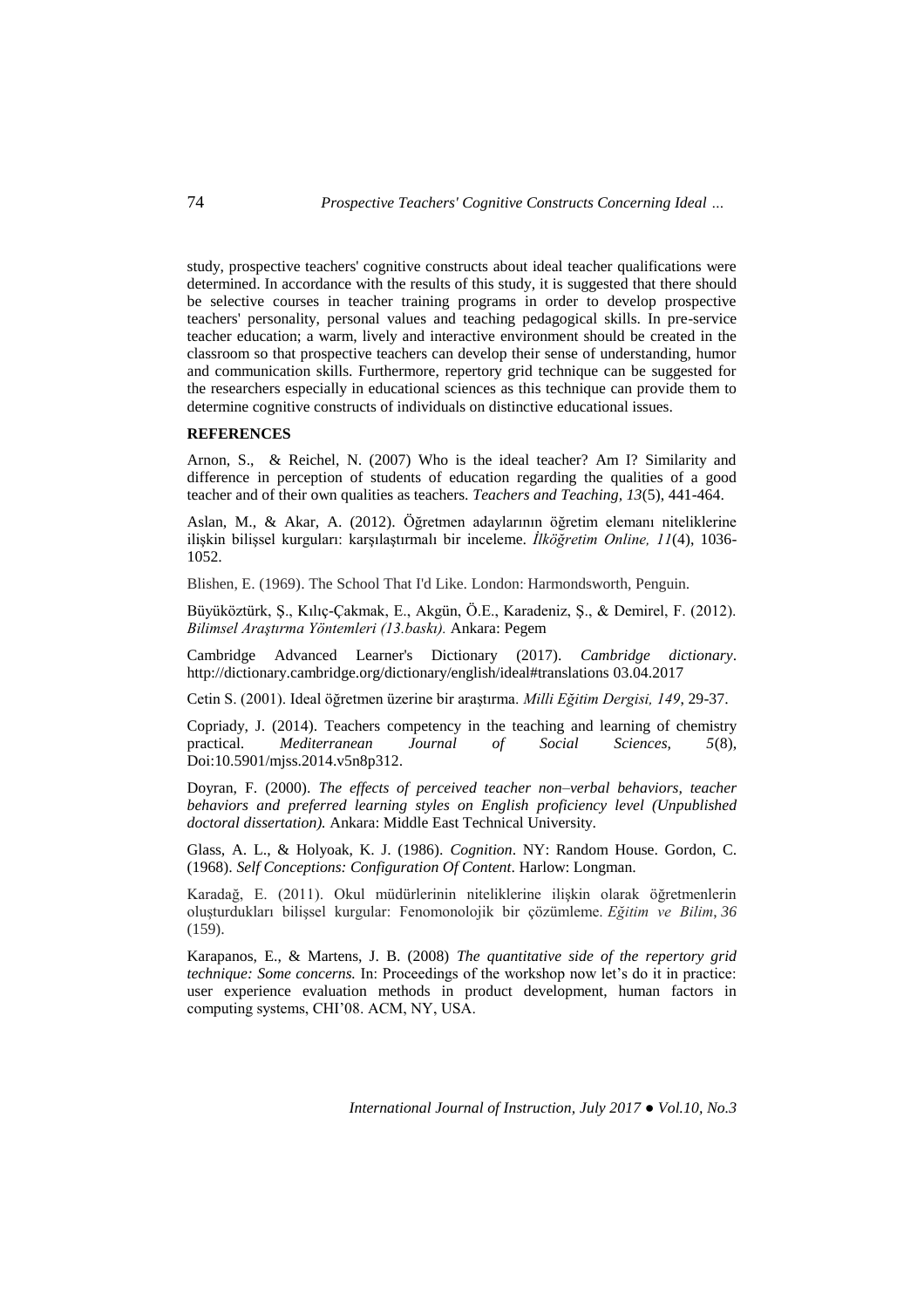Kelly, G. A. (2003). *The Psychology of Personal Constructs*. London: Taylor & Francis.

Kozikoğlu, İ. (2016). *Öğretimin ilk yılı: mesleğin ilk yılındaki öğretmenlerin karşılaştıkları güçlükler, hizmet öncesi eğitim yeterlikleri ve mesleğe adanmışlıkları.*  Yüzüncü Yıl Üniversitesi, Eğitim Bilimleri Enstitüsü, Van.

Köksal, N., & Convery, A. (2013). Initial teacher education in Turkey and England: Comparing competencies and standards. *Journal of Education and Future, 3*, 1-20.

Kubovi, D. (1992) *Between the Teacher and the Pupil.* Hebrew: Jerusalem, Academon.

Lai, K. C. (2005). Qualifications of the teaching force in the Hong Kong special administrative region, China. In R. M. Ingersoll (Ed.), *A Comparative Study of Teacher Preparation and Qualifications in Six Nations* (pp. 29-40). Philadelphia, PA: CPRE.

MEB. (2008). *Öğretmen Yeterlikleri, Öğretmenlik Mesleği Genel ve Özel Alan Yeterlikleri*. Ankara: Devlet Kitapları Müdürlüğü.

Merriam, S. B., & Tisdell, E. J. (2015). *Qualitative Research: A Guide to Design and Implementation.* John Wiley & Sons.

Miles, M. B. & Huberman, A. M. (1994). *Qualitative data analysis (2nd edition).* Thousand Oaks, CA: Sage Publications.

Mohapatra, B. K. B. (2006). Ideal teacher. *Orissa Review. Retrieved October*, *1*(2012), 68-80.

Musgrove, F. & Taylor, P. H. (1972). Pupils' expectation of teachers, in: A. Morison &. D. Mcintyre (Eds) *The Social Psychology of Teaching* (Portsmouth, NH, Heineman), 171–182.

Rogers, B. (2006). *Classroom Behavior. A Practical Guide To Effective Teaching, Behavior Management And Colleague Support*. London: Paul Chapman Publishing.

Rogers, B., & Ryals, L. (2007). Using the repertory grid to access the underlying realities in key account relationships. *International Journal of Market Research, 49,* 595-612.

Rusu, C., Şoitu, L., & Panaite, O. (2012). The ideal teacher: Theoretical and investigative approach. *Procedia-Social and Behavioral Sciences*, *33*, 1017-1021.

Senemoğlu, N. (1990). [Öğretmen adaylarına 'genel kültür' kazandırma bakımından fen](http://yunus.hacettepe.edu.tr/~n.senem/makaleler/genel_kultur.htm)[edebiyat ve eğitim fakültelerinin etkililiği.](http://yunus.hacettepe.edu.tr/~n.senem/makaleler/genel_kultur.htm) *Çağdaş Eğitim Dergisi*.

Senemoğlu, N. (2001). Öğrenci görüşlerine göre öğretmen yeterlikleri. *Türk Milli Eğitim Örgütü ve Yönetimi Ulusal Sempozyumu*.

Sezer, Ş. (2016). Okul yöneticilerinin ideal öğretmen niteliklerine ilişkin bilişsel kurguları: Repertory grid tekniğine dayalı fenomenolojik bir çözümleme. *Eğitim ve Bilim, 41*(186), 37-51.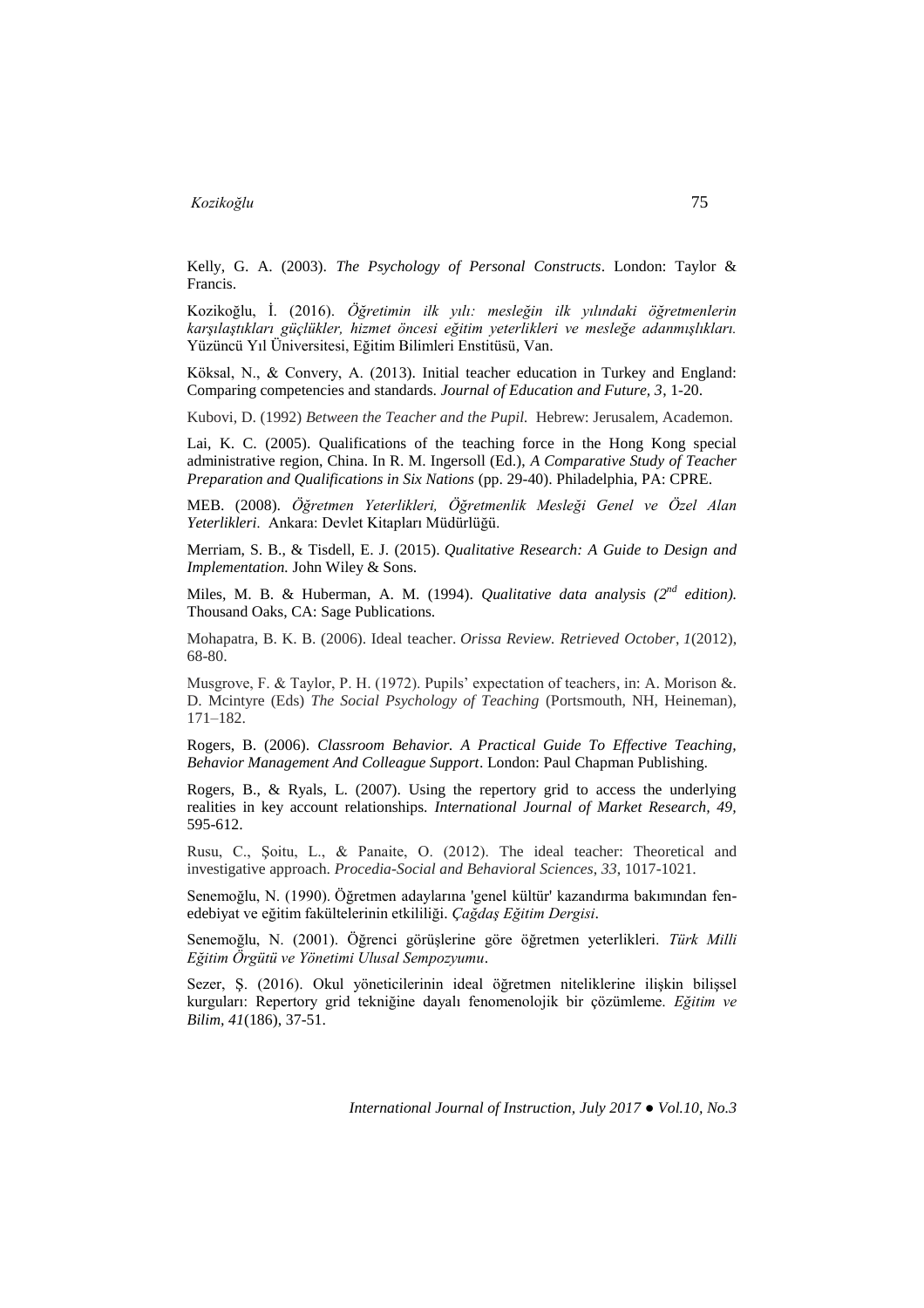Şişman, M. (2011). *Eğitim Bilimine Giriş (8.baskı)*. Ankara: Pegem A Yayıncılık.

Tanhan, F. (2013). Repertory grid görüşme tekniğine dayalı olarak okul psikolojik danışmanlarının niteliklerinin incelenmesi. *Türk Psikolojik Danışma ve Rehberlik Dergisi, 5*(40), 186-197.

Taşkafa, G. (1989). As teachers we are evaluating our students constantly: Have you ever thought how our students evaluate us? *Çağdaş Eğitim, 14,* 27-30.

Telli, S., Den Brok, P., & Çakiroglu, J. (2008). Teachers' and students' perceptions of the ideal teacher. *Egitim ve Bilim*, *33*(149), 118.

Türk Dil Kurumu Sözlüğü. (2016). Güncel Türkçe Sözlük, TDK. http://tdkterim.gov.tr/bts/ 18.12.2016

Willingham, D.T. (2009). Why Don't Students Like School? A Cognitive Scientist Answer Questions About How The Mind Works And What It Means For Your Classroom. *S*an Francisco: Jossey-Bass.

World Bank. (2005). *Final report: Learning to teach in the knowledge society*.

Yıldırım, A., & Şimşek, H. (2011). *Sosyal bilimlerde nitel araştırma yöntemleri (8.baskı).* Ankara: Seçkin Yayıncılık.

YÖK (1998). *Cooperation of Faculty And School* [In Turkish] Ankara: YÖK.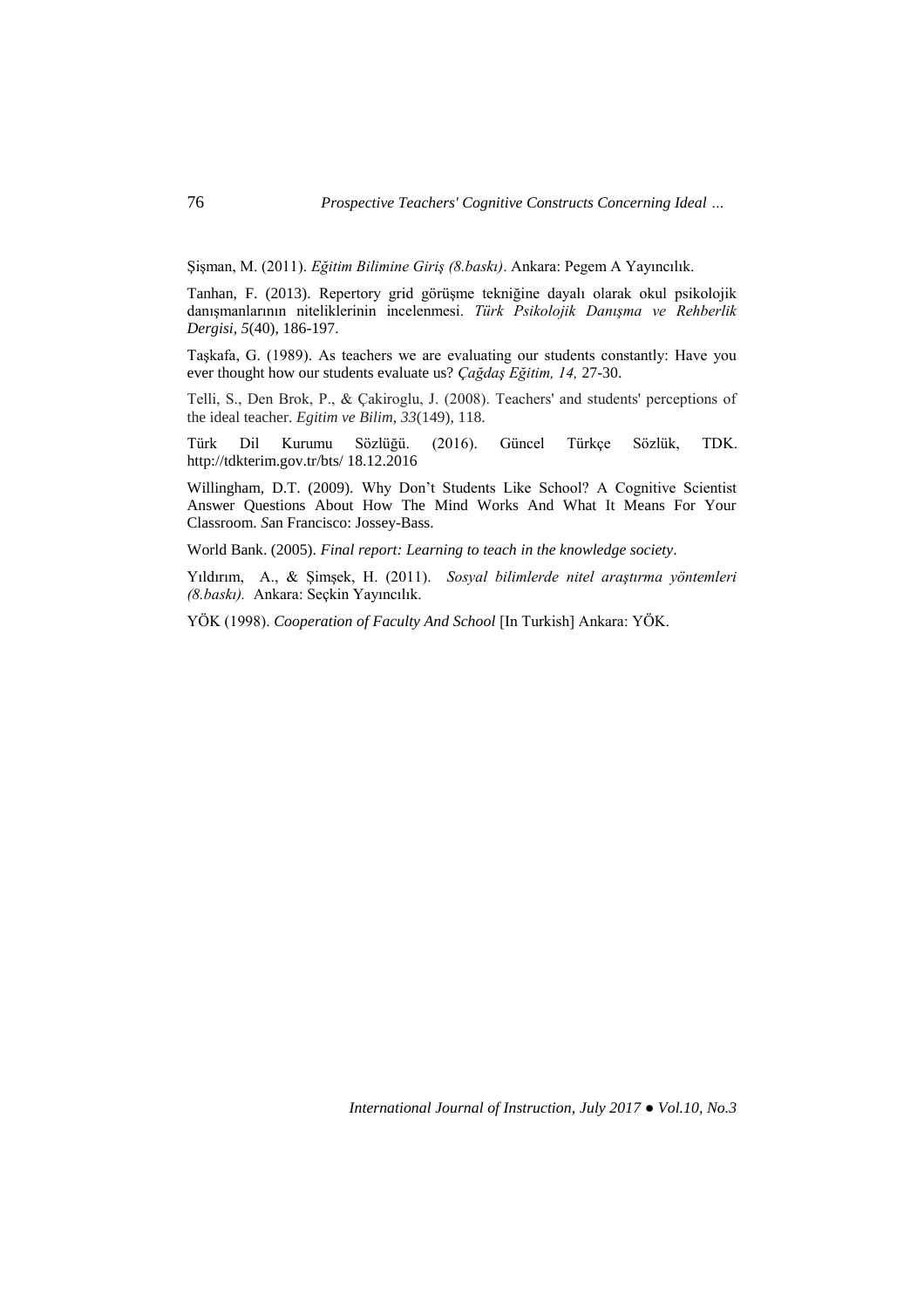#### **Turkish Abstract**

#### **Öğretmen Adaylarının İdeal Öğretmen Niteliklerine İlişkin Bilişsel Yaklaşımları: Grid Tekniğine Dayalı Fenomenolojik Bir Analiz**

Bu araştırmanın amacı, öğretmen adaylarının ideal öğretmen niteliklerine ilişkin bilişsel yaklaşımlarını tanımlamaktır. Araştırma nitel araştırma desenlerinden fenomenolojik modelle dizayn edilmiştir. Çalışma grubu amaçlı örnekleme yöntemlerinden ölçüt örnekleme yöntemiyle tanımlanmıştır. Araştırma sonuçlarına göre öğretmen adaylarının ideal öğretmen nitelikleriyle ilgili 356 bilişsel yapı bulunmuş, bu yapılar işlevi ve benzerliklerine göre iletişim yetenekleri, öğrenci merkezlilik, yaratıcılık, duyarlılık, insancıllık, pedagojik beceri öğretimi, liderlik, uzmanlık bilgisi, kişisel değerler ve profesyonel değerler gibi kategorilere ayrılmıştır.

Anahtar Kelimeler: bilişsel yapılar, ideal öğretmen, öğretmen nitelikleri, grid yöntemi, öğretmen adayları

#### **French Abstract**

#### **Les constructions Cognitives de Professeurs Éventuels En ce qui concerne Qualifications de Professeur Idéales: une Analyse Phénoménologique Basée sur Technique de Grille de Répertoire**

Le but de cette étude est d'identifier les constructions cognitives de professeurs éventuels de qualifications de professeur idéales. Cette étude a été conçue comme le modèle phénoménologique qui est un des designs(conceptions) de recherche qualitatifs. Le groupe d'étude a été déterminé en utilisant le critère échantillonnant la méthode comme une des méthodes d'échantillonnage résolues. En conséquence de l'étude, 356 constructions cognitives ont été produites par des professeurs éventuels de qualifications de professeur et ces constructions cognitives ont été groupées sous dix catégories à savoir les compétences de communication, l'étudiant se sont concentrées, le fait d'être novateur, la sensibilité, l'humanité/jovialité, enseignant des compétences pédagogiques, la direction/conseils, la connaissance contente(de contenu) professionnelle, des valeurs personnelles et des valeurs professionnelles en prenant des fonctions et des ressemblances dans la considération.

Mots Clés: constructions cognitives, professeur idéal, qualifications de professeur, grille de répertoire, professeurs éventuels

### **Arabic Abstract**

#### **بناء المعلمين المعرفين المحتملين فيما يتعلق بالمؤهالت المثالية للمعلمين: تحليل الظواهر استنادا إلى ريبيرتوري شبكة تكنيك**

والهدف من هذه الدراسة هو تحديد البنيات المعرفية للمعلمين المحتملين حول المؤهالت المعلم المثالي. وقد صممت هذه الدراسة كنمط الظواهر التي هي واحدة من التصاميم البحثية النوعية. وقد تم تحديد مجموعة الدراسة باستخدام طريقة أخذ العينات القياسية كأحد طرق أخذ العينات المقصودة. ونتيجة لهذه الدراسة، تم إنتاج 653 بنية إدراكية من قبل المعلمين المحتملين حول مؤهالت المعلمين، وتم تجميع هذه البنيات المعرفية تحت عشر فئات هي مهارات االتصال، وتركز الطالب، واالبتكار، والحساسية، واإلنسانية / التبادلية، ومهارات التدريس التربوية، والقيادة / والمحتوى المهني المعرفة والقيم الشخصية والقيم المهنية من خالل أخذ وظائف وأوجه التشابه بعين االعتبار.

الكلمات الرئيسية: البنى المعرفية، المعلم المثالي، مؤهالت المعلمين، شبكة مرجع، والمعلمين المحتملين